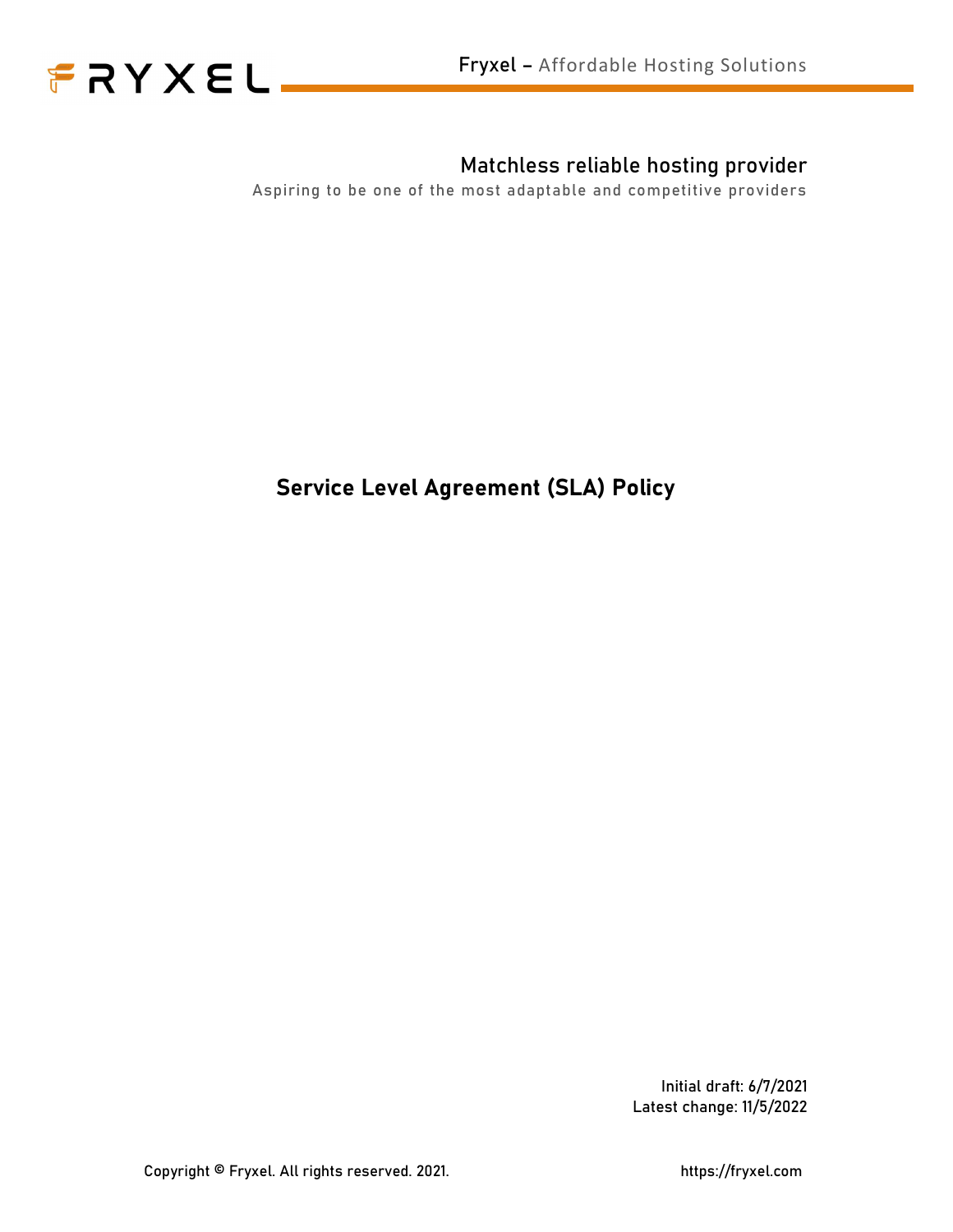

The following policy applies only to direct customers of Fryxel and their subsidiary companies. It will describe the uptime we guarantee but also the compensation if service unavailability occurs.

## 1. General

#### 1.1 Network

Network is defined as all equipment, software and facilities within Fryxel their infrastructure, which includes Fryxel contracted and leased services outsourced from its providers, which Fryxel utilizes to provide its services.

#### 1.2 Service availability

The service availability refers to the total time in a given calendar month that the Fryxel infrastructure is available throughout the internet, provided that the client and its users have established internet connectivity. Fryxel takes responsibility for the service availability within its own infrastructure, and what it has control over, however cannot be held liable for issues directly related to external providers, which include bandwidth, software or hardware issues.

#### 1.2 Service unavailability

The unavailability of a service is defined as any unplanned interruption in service availability during which the client is unable to access the rented services as described in section 1.2. Provided that the downtime has been confirmed to have been a result of the fault of an issue within the infrastructure of Fryxel as confirmed by itself, Fryxel will measure the total length of time of the unplanned service downtime during a calendar month for affected clients.

#### 1.3 Scheduled unavailability

Scheduled unavailability or maintenance is defined as scheduled interruption of service. Scheduled downtime takes place during a defined maintenance window by Fryxel, which occurs in conjunction with a 1 hour notice to the client via electronic communication (email). Fryxel will try to schedule its maintenance procedures to take place during times at which clients will be least affected, and to expedite the procedures to reduce downtime incurred.